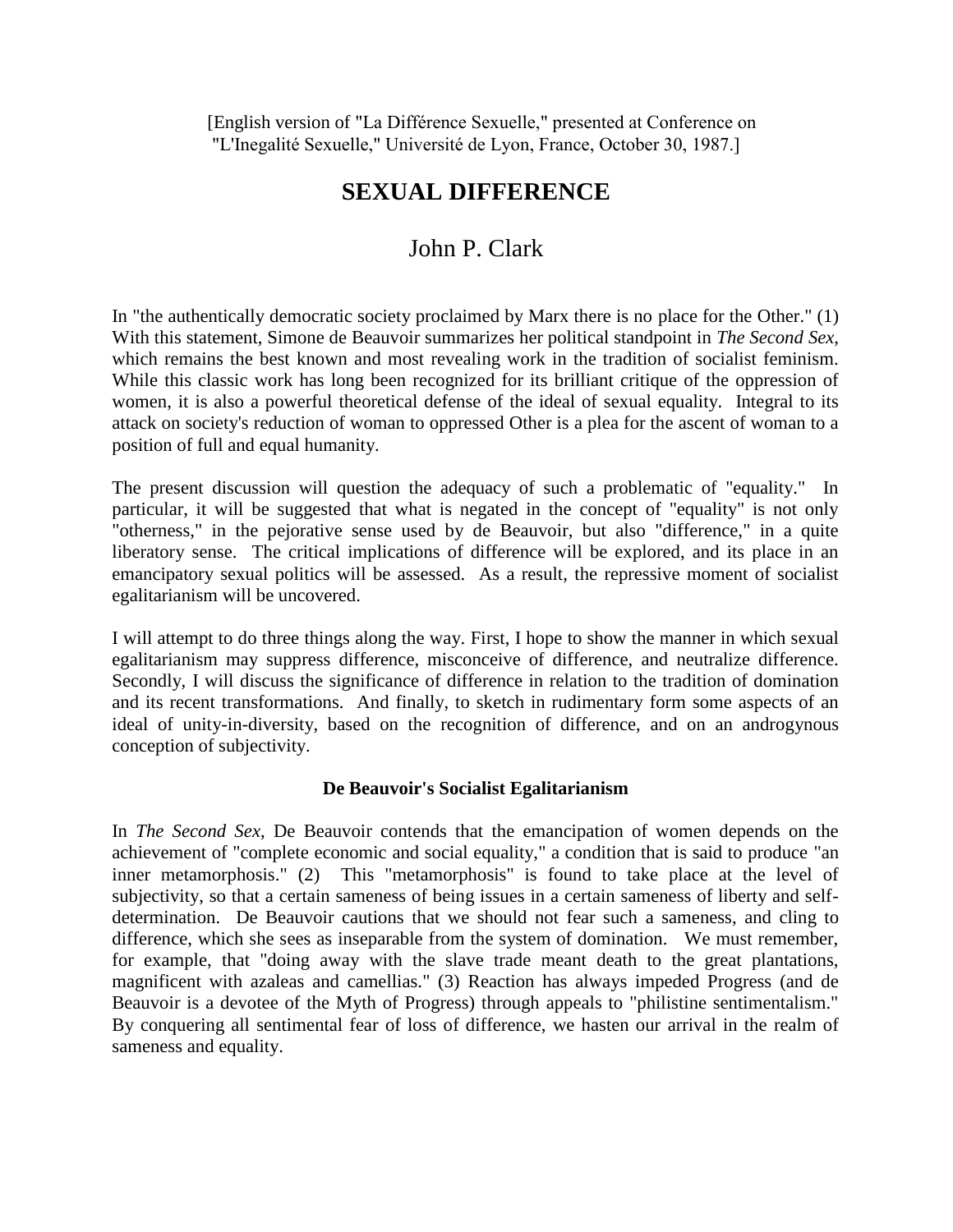It turns out that the path to this sameness and equality is itself a path of sameness. "If the little girl were brought up from the first with the same demands and rewards, the same severity and the same freedom, as her brothers, taking part in the same studies, the same games, promised the same future, surrounded by men and women who seemed to her undoubted equals, the meanings of the castration complex and the oedipus complex would be profoundly modified." (4) It would be Modified, not surprisingly, in the direction of sameness. The two parents having the same "material and moral responsibilities," their "prestige" becomes, of course, the same. (5) Ideas of inferiority and superiority wither away. No longer is the female child "oriented toward passivity," but rather, like the male, she becomes "interested in what she was doing" and will "throw herself without reserve into undertakings." (6)

The young woman becomes, in the most essential and existential sense, (like) the young man. Not surprisingly, de Beauvoir asserts that what is no longer "perceived" ("*senti*") in this realm of sameness is a "masculine world." And, indeed, on the assumption that all significant feminine difference disappears, and that, as all can agree, "biological facts" have "in themselves...no significance," (7) there could, in principle, hardly be anything capable of definition as a "masculine world." Yet it is surprising that de Beauvoir defines the resulting realm of sameness as "an androgynous world." ("*un monde androgyne*"). Surprising in view of her suppression of any significant dimensions of subjectivity that could be conceived of according to any masculine/feminine polarity, dimensions which would allow "worldhood" to be constituted in any meaningfully "androgynous" sense. For what possible meaning can an "androgynous world" have in the absence of an androgynous subject living that world? And what elements of androgyny remain for de Beauvoir's subject?

De Beauvoir is certainly not oblivious to the problem of difference, and her thought, which always retains a certain dialectical element, a certain complexity, must be distinguished from vulgar forms of liberal and socialist eqalitarianism. Thus, she rejects the simplistic, ahistorical view that both men and women should simply "be regarded as human beings," a position that resorts to vacuous abstraction, ignoring the concreteness of situations. (8) Furthermore, she admits that there may even be a transhistorical basis for difference. "(T)here will always be certain differences between man and woman; her eroticism, and therefore her sexual world, have a special form of their own and therefore cannot fail to engender a sensuality, a sensitivity, of a special nature. This means that her relations to her own body, to that of the male, to the child, will never be identical with those the male bears to his own body, to that of the female, and to the child..." (9) But what of this difference? We might ask of de Beauvoir what Derrida asks of Heidegger, "What if 'sexuality' already marked the most originary *Selbstheit*?"

If so, then according to her account of the nature of being human, of being pour soi, this being can have only one sexuality, and it is not an androgynous one. De Beauvoir's subject, it turns out, is a masculine, and, indeed, a Promethian being who defines the self (himself) through striving, activity, and achievement. "Every subject plays his part as such specifically through exploits or projects that serve as a mode of transcendence; he achieves liberty only through a continual reaching out toward other liberties. There is no justification for present existence other than its expansion into an indefinitely open future." (10) The ascent to transcendence does indeed "profoundly alter" castration, for a same guilt is rendered universal. One is certainly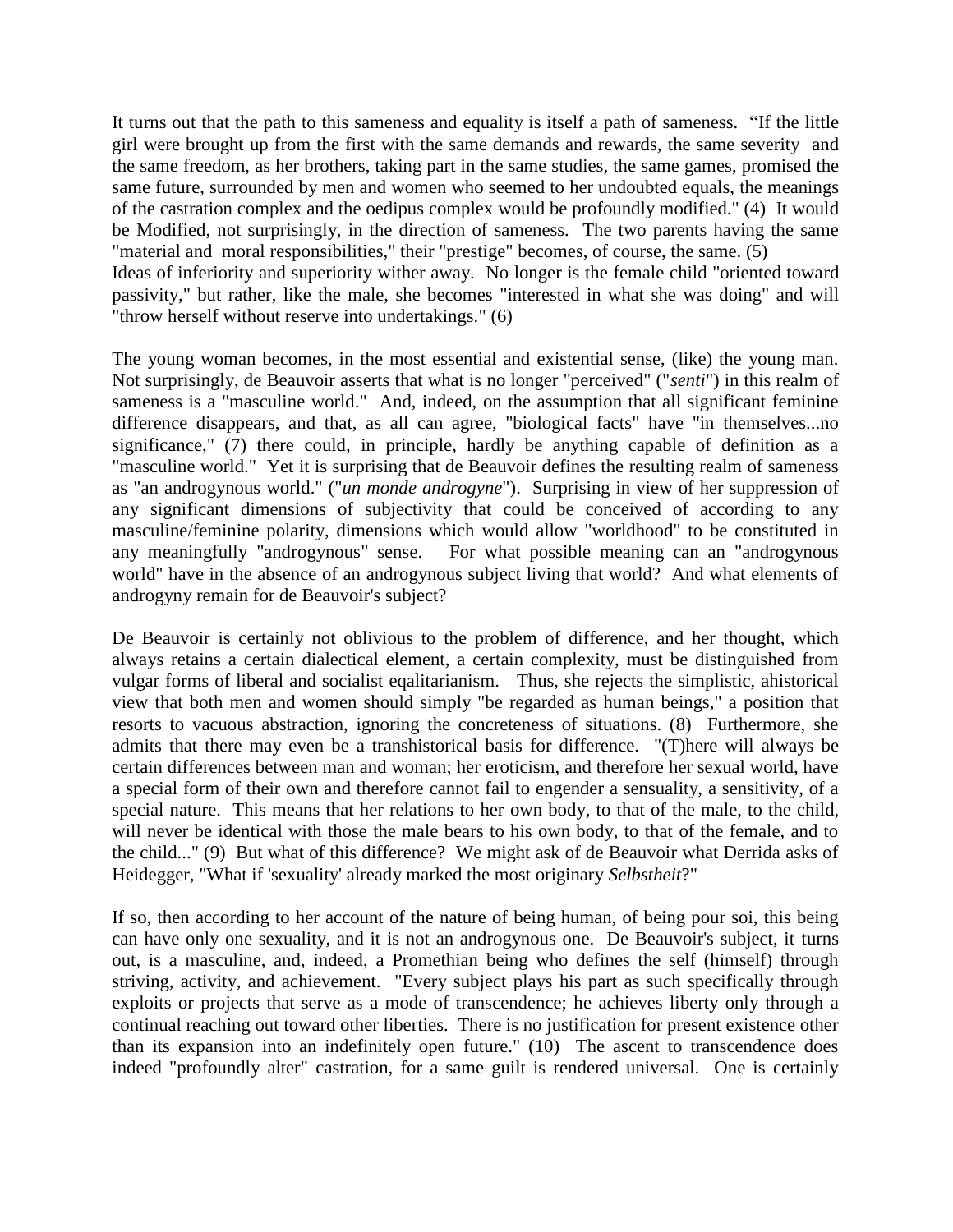under this regime "condemned to be free," as freedom becomes the "project" of justifying ones existence before the law. Ones fate is at once a life sentence and a death sentence.

De Beauvoir's problematic of sexual equality fails to overcome the dualisms traceable in large part to the patriarchal heritage of Civilization. It may indeed be true, as she contends, that the categories of Self and Other (or, as she also phrases it, the Same and the Other, "*le Même*" and "*l'Autre*") are inescapable elements of human consciousness. Yet one must question the validity of her Hegelian psychology, which posits as a universal aspect of subjectivity "a fundamental hostility toward every other consciousness," and claims that "the subject can be posed only in being opposed--he sets himself up as the essential, as opposed to the other, the inessential, the object." (11) This formulation is, of course, quite coherent, to varying degrees, in regard to certain dominant and dominating forms of subjectivity appearing throughout the history of Civilization. Yet it seems quite incoherent in relation to many other forms of subjectivity--for example, the "primitive," numerous sorts of social and psychological marginality, and, not least of all, the feminine.

But another dualism which is even more primordial than the self-other dualism is preserved in de Beauvoir's egalitarian feminism. This is the dualism within the subject: the mind-body dualism. According to de Beauvoir, one of the great advantages of males in their monopoly on "transcendence" over the ages is their success in transcending their own bodies, a success aided materially by nature "herself." Women, on the other hand, have been condemned to be at the mercy of their bodies. By nature, woman's life is "less rich than man's." (12) Women suffer from weakness, instability, lack of control, and fragility. "These are facts." (13)

Yet de Beauvoir's "facts" are colored by valuations, and, indeed, highly negative valuations, concerning woman's corporeal nature. As Jean Elshtain has remarked, in de Beauvoir's account of the issues concerning woman, "the fetus is characterized as a 'tenant,' a parasite upon the mother's existence. Menstruation is horrific and disgusting. Nursing merely exhausts the mother--de Beauvoir nowhere acknowledges that it, or any other female reproductive or nurturant activity, can have meaning or profound emotional importance to and for the subject herself." (14) The imaginary significance given to the supposedly "factual" has far-reaching implications.

The achievement of transcendence for women means escape from the limitations of the body and the attainment of the active life previously reserved to males. The world into which they have gained entry is (despite the persistence of certain inessential differences "of a special nature") not androgynous, but rather masculine. A world that has a place for the "modern woman" who "accepts masculine values: she prides herself on thinking, taking action, working, creating, on the same terms as men...." (15) A world in which this sameness of activity is threatened only "so long as femininity is perpetuated as such," thus allowing the sexes to use difference in a struggle of one against the other. (16)

Finally, there will be a transcendence of nature by culture, and with it a transcendence of those aspects of difference which are presumably the residue of untranscended nature. The truth of human sexual relationships is thus allowed to reveal itself--as de Beauvoir puts it, "the human couple will find its true form." (17) And this true form, manifesting itself in the movement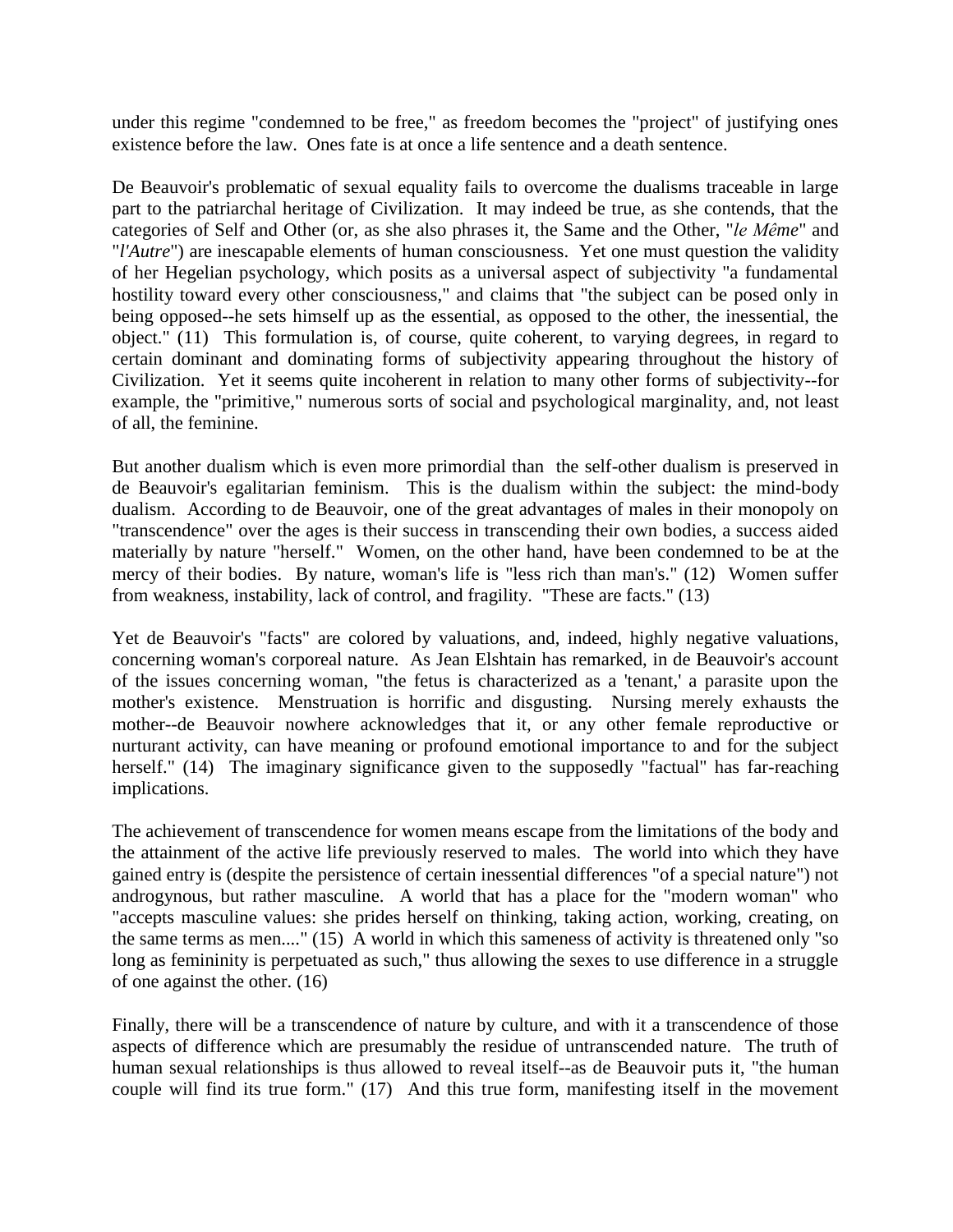beyond natural difference is, as de Beauvoir says in what is, quite literally, her "final word," "brotherhood." (18)

## **Irigaray's Critique of "the Same"**

De Beauvoir's egalitarianism illustrates strikingly how a form of socialist feminism can perpetuate, in the most "emancipatory" guise, important aspects of the dominant ("phallogocentric") tradition. As Irigaray notes, the "domination of the philosophic logos stems in large part from its power to reduce all others to the economy of the same," and perhaps most importantly, "from its power to eradicate the difference between the sexes in systems that are self-representative of a 'masculine subject.'" (19) Under this system, a putative heterosexuality has been "an alibi" to disguise the workings of what she calls "hom(m)o-sexuality": "man's relations with himself, of relations among men." (20) Her case for the overwhelming dominance of this system over Western thought from Plato to Freud is brilliantly stated (if at times brilliantly overstated) in Speculum of the Other Woman.

Irigaray calls for the recognition of difference, and of long suppressed or ignored aspects of "feminine" experience that threaten the system of domination. Such as that described in "*La Mysterique*," where she directs us to a realm where "consciousness is no longer master," (21) where it forsakes its path of conquest, of strivings and "projects" in favor of a path of "jouissance." In such experience, the hostility between subject and Other, as described by de Beauvoir, breaks down, as "one term mingles into another." (22) This experience doubly threatens the sovereign ego, on the one hand by revealing it as empty and void, and on the other, by overstepping its bounds, or whatever bounds we seek to establish for it. For "the 'I' is empty still, ever more empty, opening wide in rapture of soul." (23)

But it is not only in mystical or "hysterical" experience, but also in more ordinary modes of being that the feminine threatens the integrity of the dominant subject. For to the extent that woman herself has escaped determination by the masculine imaginary (outside the history of domination, rather than merely in the history of dominant ideas), she has escaped the hierarchical channeling of desire, and thus remained open to difference. "(T)he geography of her pleasure is far more diversified, more multiple in its differences, more complex, more subtle, than is commonly imagined--in an imaginary rather too narrowly focused on sameness." (24) For Irigaray (and here it becomes evident that she speaks of a certain "feminine," and a certain "woman",) "ownership and property are doubtless quite foreign to the feminine. At least sexually." (25) For she does not take possession, and the other is not alien, but rather "so near that she cannot have it or have herself." (26) As a result, all "speculation," all economies of possession and of accumulation are placed in question.

Irigaray attempts to avoid interpreting this "feminine" or this "woman" as a universal essence, as a natural or historical condition to which they can be reduced, and which defines them as an identity. Woman does not have simple location in the feminine. She "must reach the place where she takes pleasure as woman," and the path to this place may require "a long detour by way of analysis of the various systems of oppression," and a "process of going back through a social practice that her enjoyment requires." (27) In recovering liberatory experience such as that of "*la Mysterique*," one finds that this feminine experience is not limited to the female. It is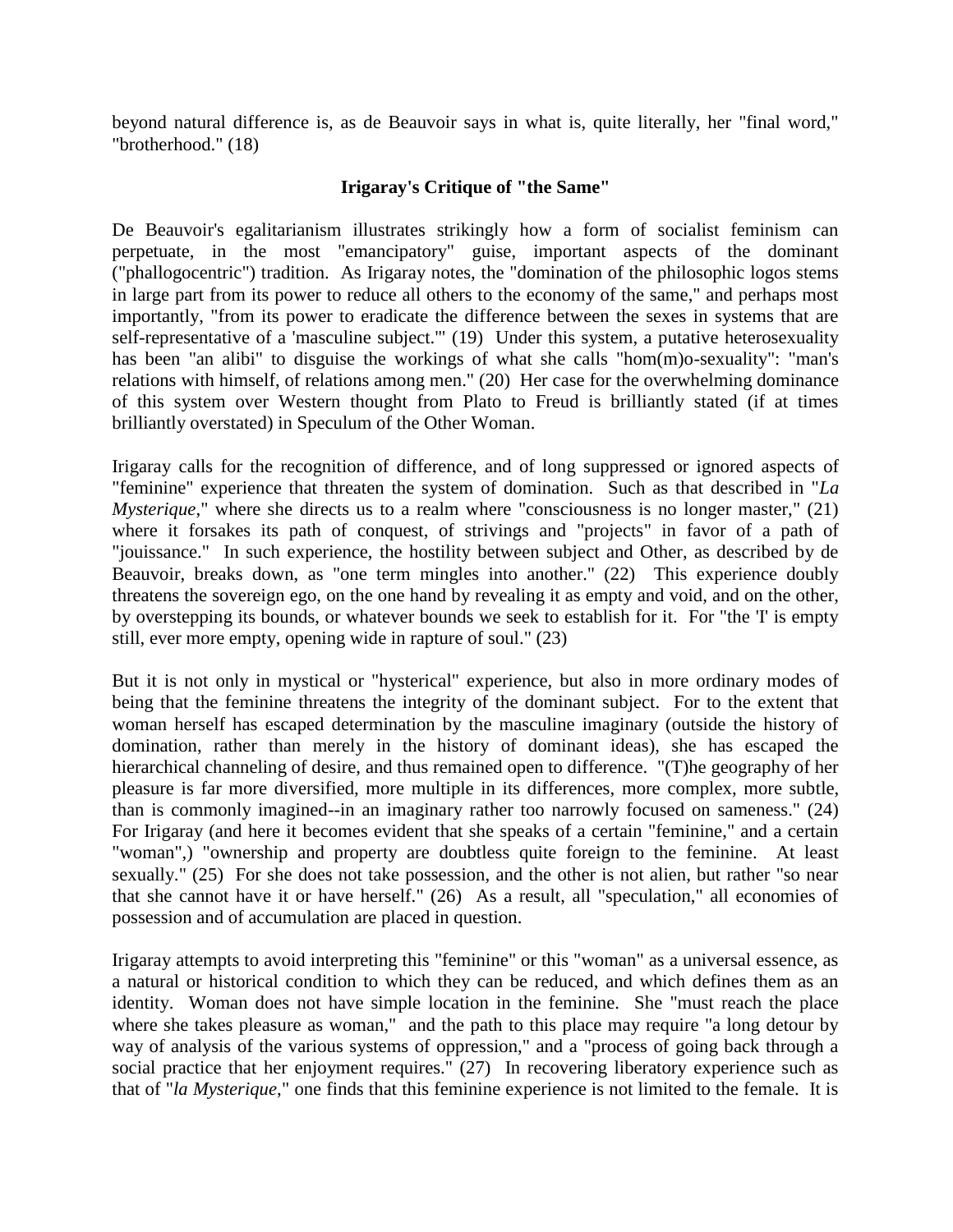"the place where 'she,'" and "in some cases he" speaks, "if he follows 'her' lead." The word "her" is placed in quotes to indicate that this is not a question of any particular female, or all of them, but rather of that feminine that oversteps boundaries of determinate subjects and determinate sexes. (28)

Neither "woman" nor "the feminine" are reducable to any form of identity. "Woman is not to be related to any simple designatable being, subject, or entity," nor is there any "generic entity: woman." (29) Furthermore, a "femininity that conforms and corresponds too exactly to an idea-- Idea--of woman...has already frozen into phallomorphism." (30) So "femininity" always escapes reduction either to determinations of nature or those of culture. In its openness to difference it challenges the dominant subjectivity, which embodies in its structures the heritage of domination (though, as will be discussed, this tradition is itself in a process of self-destructuration and selfdestruction).

But Irigaray, having announced the non-establishment, the non-foundation of the feminine, falls, or begins to fall, into the trap of positing the kind of determination she had presumably rejected. For at times she describes a "femininity" that seems founded on a biological and psychologistic basis, on sexual identity, on the exclusion of the male, and, implicitly, on the non-recognition of androgyny.

According to L. Godard, Irigaray, in her description of masculine and feminine sexuality (which are intimately related to all dimensions of character and sensibility, including "ecriture" in the widest sense), falls back on the most specific physiological determinations. (31) Godard cites Irigaray's claim that "woman's autoeroticism is very different from man's. In order to touch himself, man needs an instrument: his hand, a woman's body, language... And this selfcarressing requires at least a minimum of activity. As for woman, she touches herself in and of herself without any need for mediation, and before there is any way to distinguish activity from passivity. Woman 'touches herself' all the time, and, moreover, no one can forbid her to do so, for her genitals are formed of two lips in continuous contact. Thus, within herself, she is already two--but not divisible into one(s)--that caress each other." (32) Irigaray proceeds to describe the "violent," "brutal," "separating" activity of the male, who destoys feminine eroticism through "intrusion." (33) It is a discussion not without ambiguity, but which resonates with echos of "anatomy is destiny."

Yet, there remains an indecidablity in the text, offering the possibility of a more generous reading than Godard's. For Irigaray states that it is "Western sexuality" with which she is dealing. Therefore it is possible (despite the universalizing, essentializing tendencies in the text) to interpret these statements of "what is" and "what is necessary" as conditions of existence and exigency determined not only and merely by biology, but also by culture and imagination. So that even if one concedes that there are biologically determined dispositions, possibilities, and even limitations, which will always play a part in the nature of feminine or masculine sensibility and experience, this will not of itself explain the nature of the existing forms. Nor will the acceptance of some such differences as inevitable necessarily imply any continued opposition between the feminine and the masculine.

There is no sex that "is" one.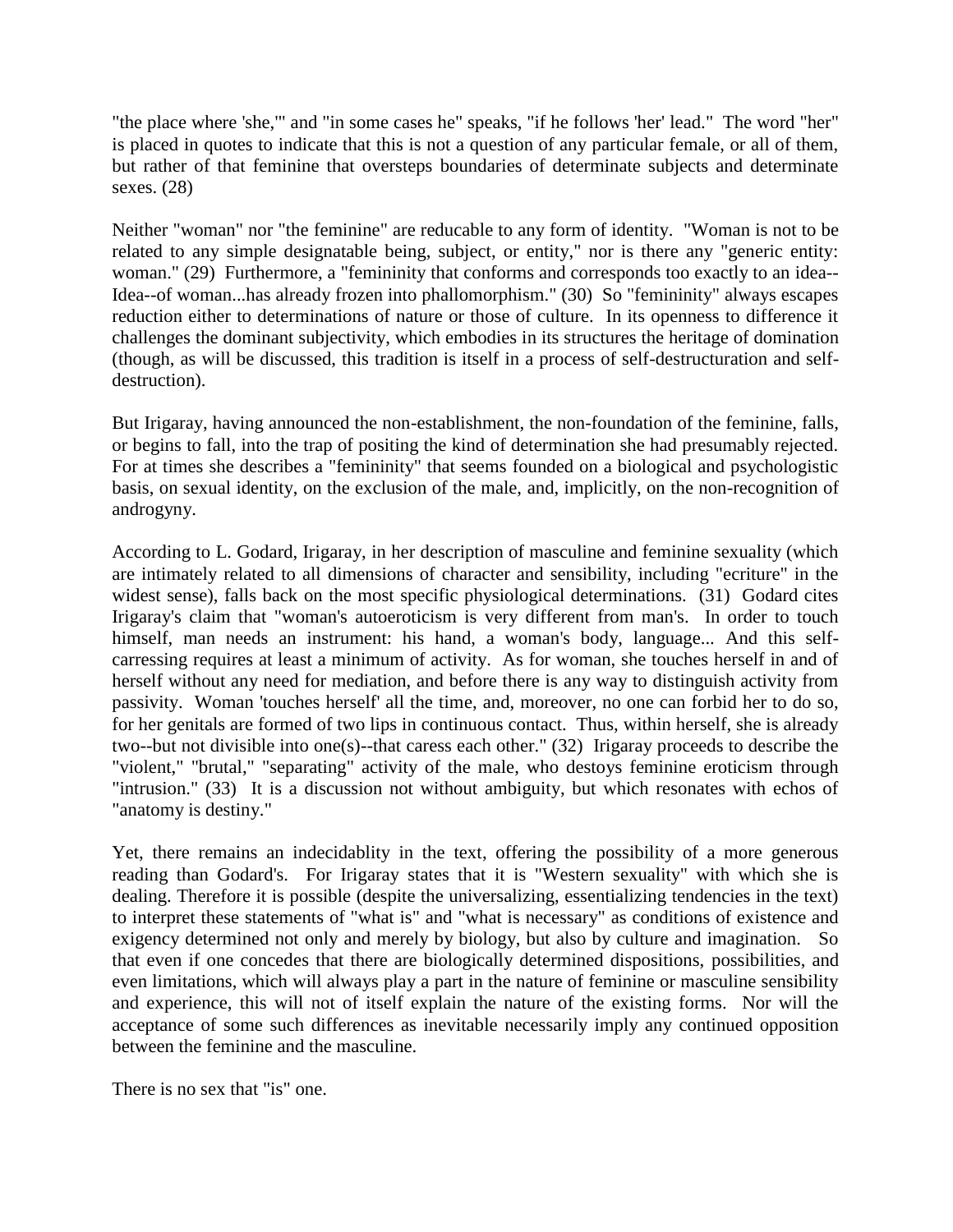#### **Derrida, Nietzsche, and the Feminine**

Derrida delineates in an even more uncompromising manner the far-reaching implications of feminine difference. More uncompromising, since his discussion is without any hint of positivism and reductionism. Indeed, his pursuit of differance aims at the destruction of any such tendencies. According to Derrida, it was Nietzsche who finally apprehended the significance of the feminine for the Western metaphysical tradition. (34) It was he who, almost alone among the philosophers, grasped the sense in which woman had escaped a nihilistic will to power that has been the secret of the modern age, of enlightenment, of disenchantment. As he writes in *The Gay Science*, "When a man stands in the midst of his own noise, in the midst of his own surf of plans and projects, then he is apt also to see quiet, magical beings gliding past them and to long for their happiness and seclusion: women. He almost thinks that his better self dwells there among the women, and that in these quietest regions even the loudest surf turns into deathly quiet, and life itself into a dream about life." (35)

The existence of this feminine challenges the dominance of that ever-striving ego that seeks in its heroic "projects" a satisfaction that it can never find through such a quest for power over all as object of appropriation. De Beauvoir never adequately explains why the male who has presumably reached the truly human condition of transcendence still longs, albeit secretly, for the despised feminine immanence. "In woman," she says, "is incarnated in positive form the lack that the existent carries in his heart, and it is in seeking to be made whole through her that man hopes to attain self-realization." (36) But how can the "abundance" of woman (based, in de Beauvoir's own view, on a dehumanizing reduction, a denial, in bad faith, of the highest aspects of woman's being) "incarnate," in any coherent sense, a "lack"? Indeed, as she explains, it is not through woman or the feminine that her subject finally seeks to find what is lacking, but in an endless, hopeless, phallic succession of "jets" and "projets." A succession terminated only in death, and given impulse through the denial of death.

But the tranquility of the feminine reminds him (this masculine subject) of the illusory nature of his escape. One is made whole through a return to the self, finding that self more complete and "better" than it has been judged to be according to the law regulating his projects. The lure of the feminine rests on the recognition of this possibility of wholeness. The feminine is thus not an "incarnation" of "lack" in the other, but rather the signification of the possibility of abolishing "lack" within the masculine self.

According to Nietzsche, it is the quality of the feminine "to act at a distance." (37) As such, the feminine opposes itself to the kind of presence that has been demanded of all beings according to the tradition: availability for use, for development, for disposition according to projects. But as Derrida remarks, "perhaps woman--a non-identity, a non-figure, a simulacrum--is distance's very chasm, the out-distancing of distance, the interval's cadence, distance itself, if we could still say such a thing, distance itself." (38) The feminine is that which escapes instrumentalization both in history and in thought. Plato's receptacle that resists form. Aristotle's matter that escapes knowledge. And a long lineage of mystics, witches, poets, dreamers, utopians, and marginal beings who have lived outside the law.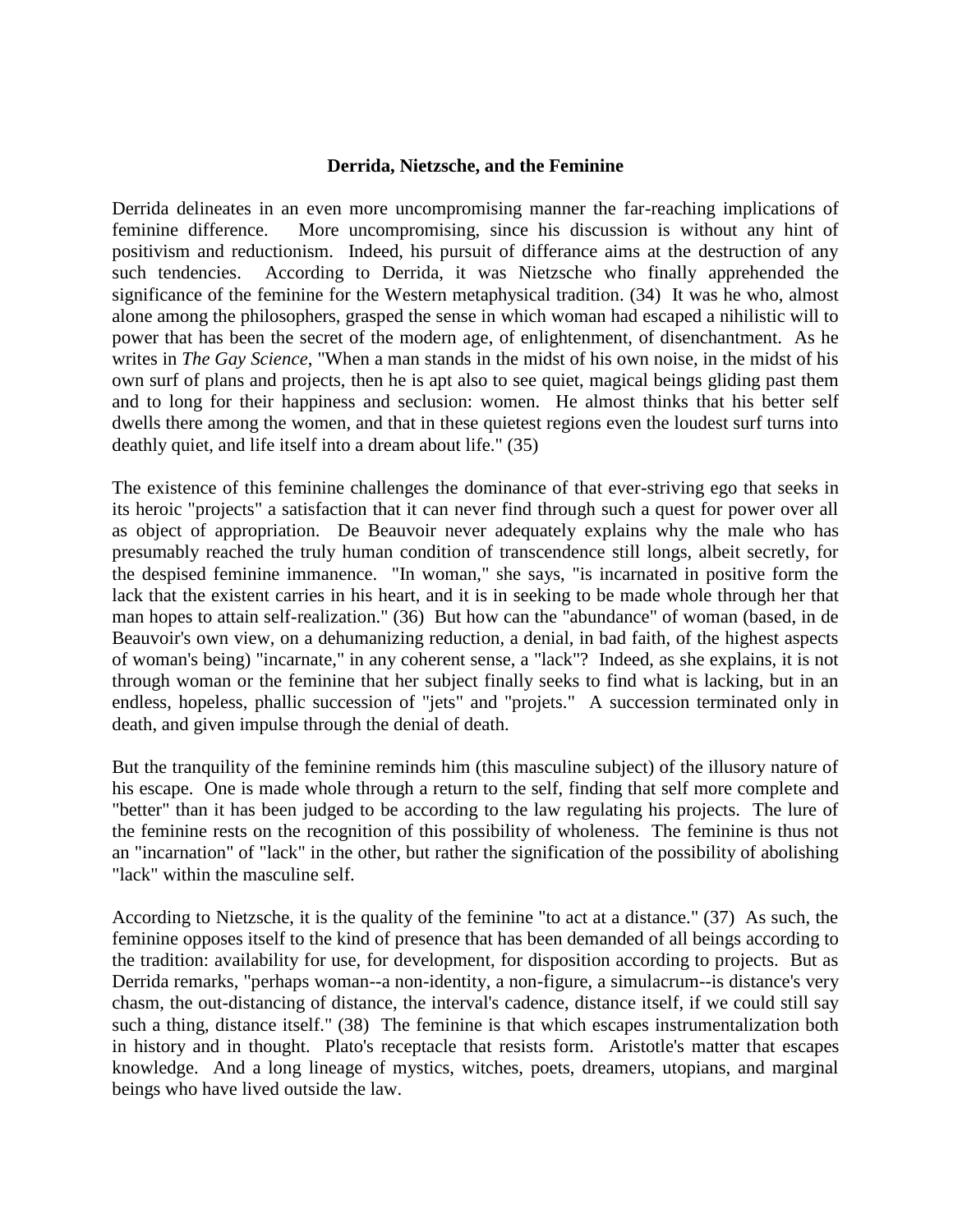The feminine is neither the essence of woman that has been been opposed to that of man, in order to dominate her, nor is it some other essence that purports to escape this domination. For the radical character of the feminine is to deny reduction to essence: to a truth which can be grasped, possessed, accumulated, utilized. "There is no such thing as the essence of woman because woman averts, she is averted of herself. Out of the depths, endless and unfathomable, she engulfs and distorts all vestiges of essentiality, of identity, of property." (39) Woman diverges, digresses, transgresses. She goes off the path--whatever path may be dictated to her. She even diverges from the path of herself (elle-meme), that is, any self that is defined for her as her essence. In this way, woman is untruth. But in a corresponding way, truth is woman. "Woman is but one name for that untruth of truth." (40)

### **Cixous and the Challenge of Androgyny**

While Nietzsche (or, at least, Derrida's selection of a Nietzsche) is insistent on behalf of the claims of difference and the feminine, his defense (despite its critical force) lacks a certain positive moment. This is inevitable, no matter how radical his purposes, given the inherited images of the feminine with which he works. Yet it is possible to combine such an openness to the reality of difference with a more emancipatory vision of differentiated subjectivity.

Cixous does exactly this in her exploration of the possibilities opened through the liberation of difference within subjectivity, once masculinity and femininity have been diverted from the tradition of domination which has shaped them according to its ends. She expresses a utopian hope that a kind of consciousness of difference can exist which will overturn the logic of appropriation. The phallocentric scheme of recognition requires that difference be allied with a hierarchical inequality, an inequality in which the subject gains "Imaginary profit," and "Imaginary victory" though possession of the object. (41) Cixous opposes to this Hegelian formulation the possibility of mutual recognition, in which the difference of the other is not negated. In which otherness is not conceived of in terms of objectification, opposition, or hostility, but is instead granted value in itself, and permitted to reveal itself. Rather than reliving the perennially repeated (but not inevitable) symbolic struggles of subject and object, the subject thus takes the path of "non-action" (that is, non-dominating action), finding in the other "the unknown that is there to discover, to respect, to favor, to cherish." (42)

This openness to the other also implies an openness to the diversity, including the sexual difference, within oneself. Whatever biological differences may exist transhistorically, and whatever cultural differences may have been determined historically, there is no difference which divides itself discretely or discreetly along lines of sex and sexuality. The universal bisexuality recognized by Freud will have an entirely different meaning when it is no longer subordinated to the demands of an economy of domination and appropriation (as, for example, when it is organized Oedipally). The feminine has taken on a liberatory character in part because under the regime of domination it has been allowed to retain a greater bisexual and androgynous component (given the relegation of feelings to the feminine realm, the greater "indulgence" given to the "weak" and inferior, and the limited approval given to the emulation of the "higher" by the "lower"--a non-reciprocal relation).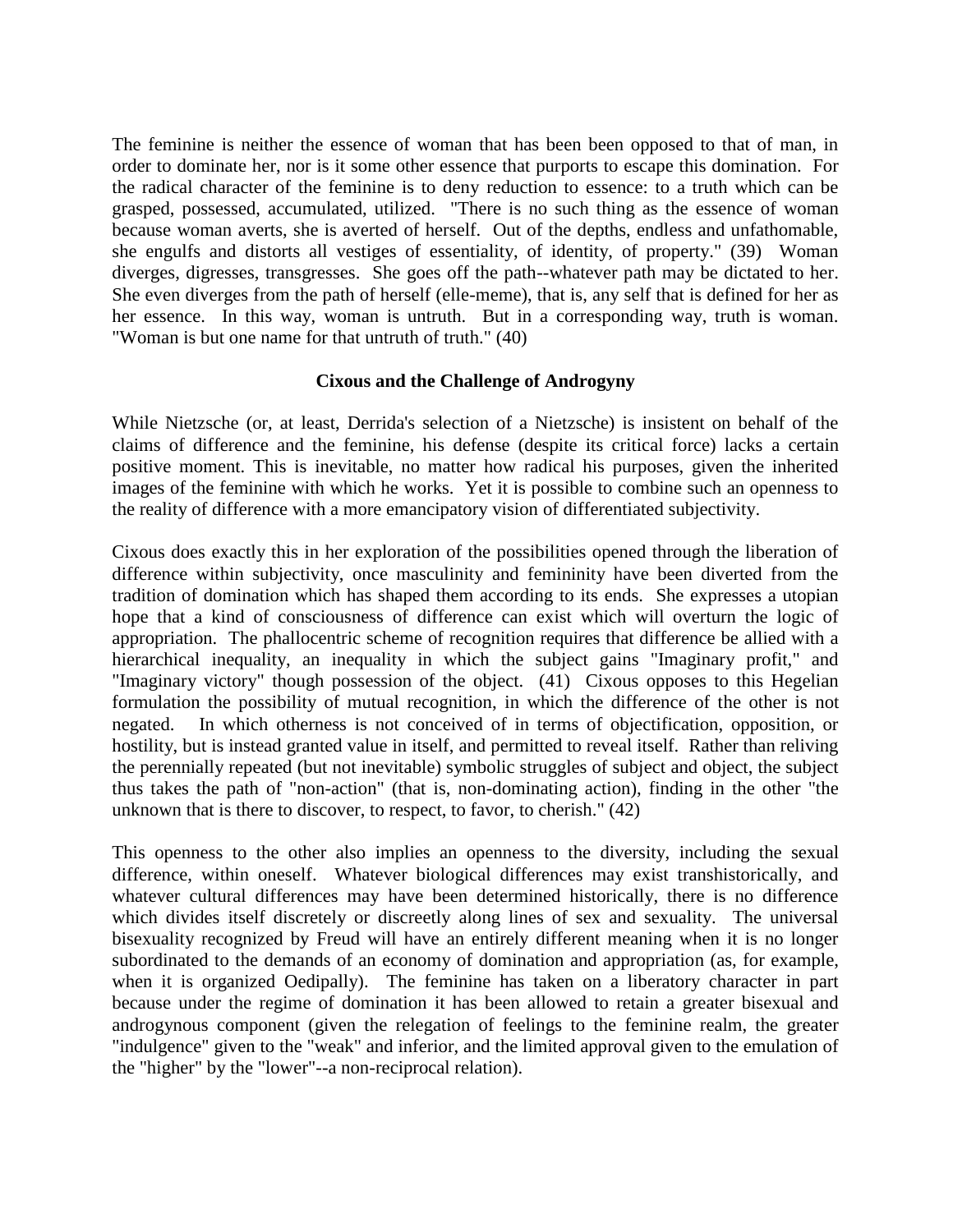Yet androgyny is not of significance only for woman. As Cixous points out, the self-mutilation deriving from the denial of androgyny has also been at the expense of men: "men's loss in phallocentrism is different from but as serious as women's." (43) Androgyny means openness to the uniqueness of personality of each subject, to the diversity negated in the channeling of desire according to the master-plan (*strategie d'ensemble*) of the economy of domination.

There is no way to determine in advance the direction of evolution of the "masculine" and the "feminine" made possible through such liberation of desire. As Cixous claims, "the location within oneself of the presence of both sexes" is "evident and insistent in different ways according to the individual." (44) Thus, there can be no norm or essence of androgyny to set up as a new law. While androgyny means openness to diversity and difference, there can be no "quota system" specifying how this diversity is to manifest itself (for this would merely reintroduce a new, more disguised, form of repressive egalitarianism).

It is difficult even to imagine the forms the concepts of "masculine" and "feminine" might take after they are disentangled from the values of hierarchy and domination. What is "given" is the irreducible reality of some biological and psychological difference (which must be recognized as a determining factor, if an implausible cultural idealism is to be avoided), and the ambiguous heritage of historically determined difference (the imaginary as a material force, in constant process of self-transformation). In short, "nature" and "culture." The question remains of what will be done with these "givens." How they will be "taken." What significance they will be given in an imaginary which is not oriented toward appropriation, but is, rather, open to the diversity of experience, to the play of difference, and to creativity.

# **The Narcissistic Imaginary**

But there are other excellent questions that have hardly begun to be asked. The most radical currents in feminist theory have succeeded in subjecting the masculine imaginary, especially as it has been reflected in Western thought from Plato to Freud, to a thorough critique. This project has been based on certain assumptions about the nature of the masculine, dominating subject. This subject is said to be organized according to certain relations of power, expressed in the concepts of Oedipus, castration, and the Patriarchal Law. Masculine character structure is described as rigid and hierarchical, and the imaginary is explained to be focused on a problematic of accumulation and profit. All of which is quite valid, and captures a moment of the dominant subjectivity which is quite powerful even today. Yet it is not the only moment, and to take it as the exclusive object of critique prevents an adequate grasp of the dynamics of contemporary culture.

No analysis of cultural phenomena can overlook the increasing predominance of the consumptionist moment of modern economistic society, nor ignore its significance for sexual difference. Granted that this society depends on a dialectic between the productivist and consumptionist sectors (both institutional and ideological), during the course of social evolution the relative importance of these sectors is in a state of constant change. Thus, during the period of "early capitalism," the stage of accumulation, productivist institutions and corresponding ideological forms predominated. A striking development in "late capitalism" has been the vast expansion of consumptionist institutions and of the ideology of commodity consumption.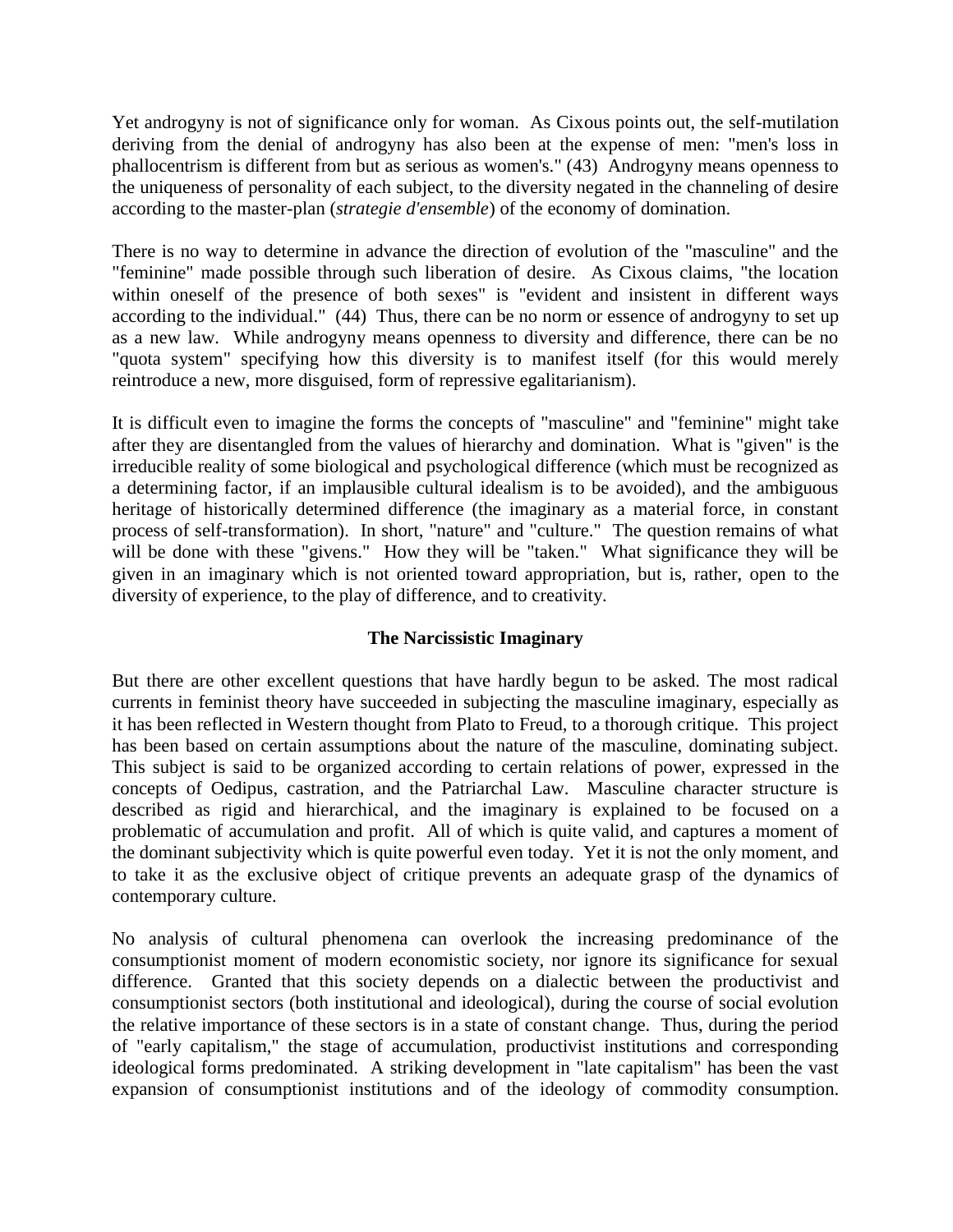Accordingly, there has been a dramatic change in the nature of subjectivity, of character structure, and of the imaginary.

One of the most salient features of this social and psychological mutation has been a process of destructuring, which has accelerated as contradictions between institutional structures have intensified, and the more rigid structures of the productivist institutions have come under increasing pressure from the growing consumptionist sector. This development is only comprehensible in relation to the parallel phenomenon of the erosion of productivist character structures, which are under attack from conditioning processes that are increasingly consumptionist in nature. Late capitalism thus contains a deeply "post-structuralist" dimension.

What does this mean for the "masculine imaginary" and the "masculine subject," as these have been conceived of by many of their critics? In part, it means that the system of domination can dispense with rigidly productivist, "patriarchal" values, which henceforth appear increasingly "obsolete," and propose instead a consumptionism in which all can achieve "equality." But this "equality" is an ideological term disguising the status of being at once the consumer of commodities and the commodity to be consumed.

In this context, Irigaray's complaint about society denying woman's autoerotic pleasure seems a bit out of touch. (45) For in the society of consumption this pleasure is not only permitted, but even enthusiastically promoted as a means toward the production of more commodities (selfhelp books, magazine articles, erotic films, ingenious sexual gadgets, an infinite variety of psychotherapies, etc.). Desire is propagated in a multitude of forms, so long as these forms can be assimilated into the consumptionist imaginary. Society cannot be understood as if the repressive mechanisms that were so perceptively (if ideologically) described by Freud early in this century remain somehow identically and ahistorically at work.

Yet the consumptionist imaginary is in fact a transformation of the dominant masculine imaginary. The patriarchal roots of this genealogy must be traced, so that we will not be misled by the adoption or adaptation of this imaginary by women, or on behalf of women. It is a transformation, in that an always-present narcissistic dimension has become preeminent, and has had far-reaching implications for the destructuring and restructuring of subjectivity.

Cixous's comments on "phallocentric narcissism" are revealing in relation to this development. According to her, the "traditional man" wants above all to "gain more masculinity: plus-value of virility, authority, power, money, or pleasure." (46) This is a rather uncritical listing, and overlooks the distinction between the primordial and the epochal, the primary and the secondary. But we may set aside the question of the primordial (Freud's undecidable question in *Beyond the Pleasure Principle*): whether it is pleasure, power, or something else. What is more significant here is that Cixous puts her finger on some particularly salient features of the masculine imaginary as it appears in the present epoch, and which are relevant to its present movement of self- transcendence and self-disguising.

Cixous correctly notes the obsession with self-image, and the importance of mirroring. Masculine narcissism is "self-absorbed," obsessed with "making sure of its image, of being seen, of seeing itself, of assembling its glories, of pocketing itself again. The reductive look, the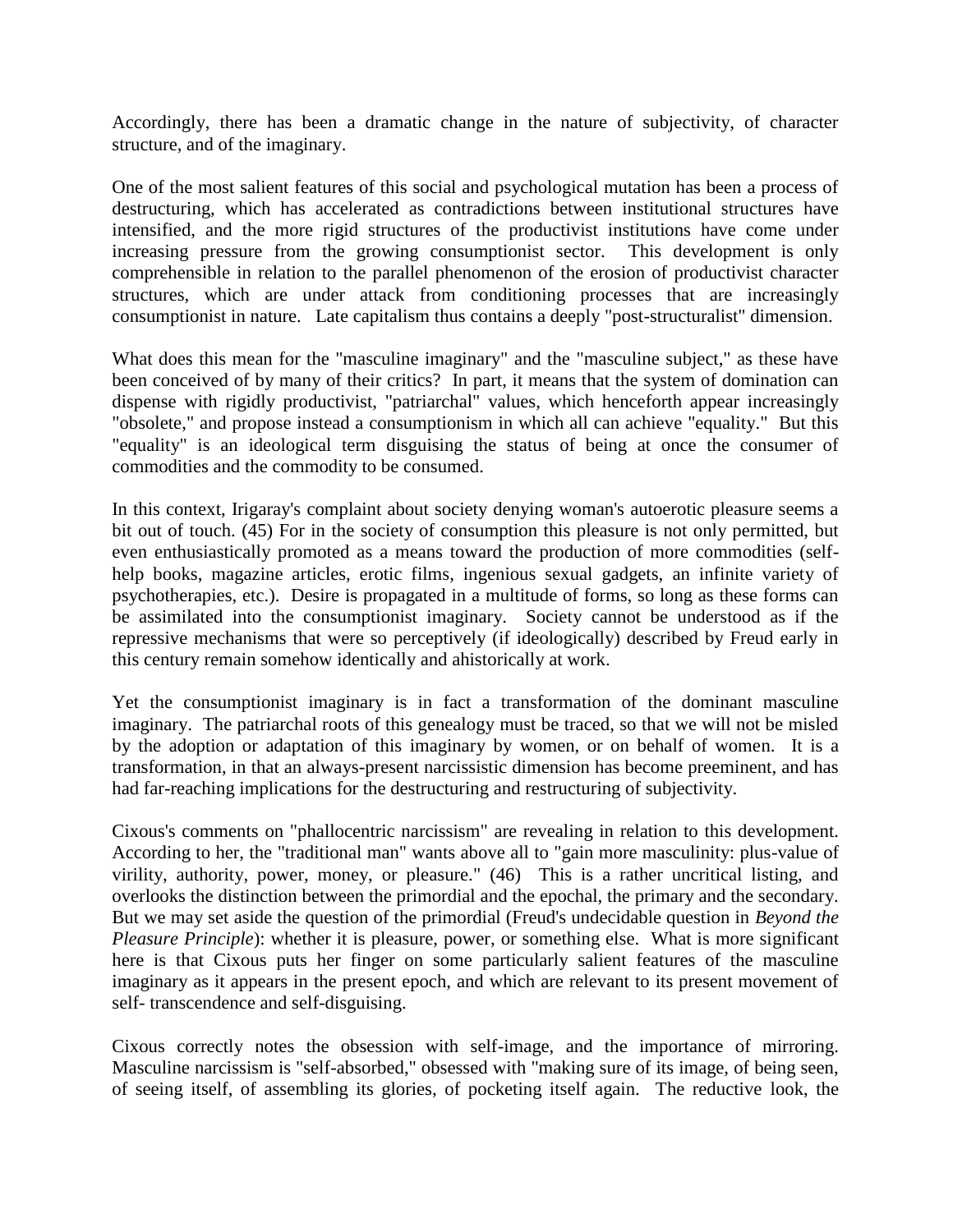always divided look returning, the mirror economy: he needs to love himself." (47) The nature of this imaginary can only be grasped through the most concrete analysis of its foundation in the evolution of the culture of commodity consumption, and of the transformation of personal and institutional relations as that culture strives for hegemony. And what one finds striking in the course of this investigation is the extent to which the "phallocentric" or "masculine" imaginary comes to appear to be neither, the extent to which the hollowed-out narcissistic ego, incorporating a lack more radical even than "castration" (in which "something" lacks "something") achieves universality. Cixous rightly opposes to this consuming ego a feminine that still lives in a world and recognizes the other: "she launches forth; she seeks to love." (48) But the spiritual crisis of our time is that increasingly "she" is no more capable than is "he," of "launching forth" and "loving," as each looks around to find only a prison of mirroring walls. (49)

## **The Dao of Difference**

There are thus two distortions of subjectivity to be avoided: both the traditional subject-object opposition based on a sadistic, hostile, appropriating imaginary, and the universalistic transcendence (*Aufhebung*) of this opposition in a narcisssistic, consumptionist imaginary. If this can be accomplished, then perhaps we can recommence the development of the submerged, non-dominating tradition of unity-in-diversity expressed so well two and one-half millenia ago in the *Daodejing*, in which the "phallogocentric" tradition (and, thus, Civilization itself) was confronted with a thorough critique at its very beginnings. Indeed, this work presents us instead with an "androgynous" ontology from which we can draw much inspiration even today.

In the Daoist ontology, there is no hierarchical opposition between being and non-being. Existence is not oriented by means of the horror of a lack. There is no terror of non-being, since the supreme reality itself, the Tao, is "empty," while still lacking nothing in its maternal abundance. It is neither a self-identical One, a self-dependent substance, nor a self-evident principle. It seeks to totalize neither itself nor all else through itself. It is anarchic, surpassing all principles in its self-differentiation. The Dao is "vague"; it flows everywhere. It does not flow toward any end, including any end of history (though the flow of Tao is like the flow of water, which returns to the maternal sea from which all emerges).

Early Daoism's critique of domination was expressed through its advocacy of the "way of weakness" rather than strength. "Reversion is the action of the Tao. Weakness is the function of the Tao." (50) Reversion, the way of weakness, means return and reciprocity, as opposed to the way of strength, which seeks to take without giving. This way of weakness is the way of selfrestoring nature and life, while the way of strength is the path of aggressive self-destruction, whether this be physical or spiritual annihilation. "(T)he stiff and the hard are the companions of death. The tender and weak are companions of life." (51)

For the subject, the path of strength requires a well-defined, well-defended self. A territorialized self with border guards, with a state machinery, a national defense, and national interest. It means the death of the organic self for the sake of the objectifying and self-objectifying ego founded on power and appropriation. But the way of nature, the Tao, means non-appropriation.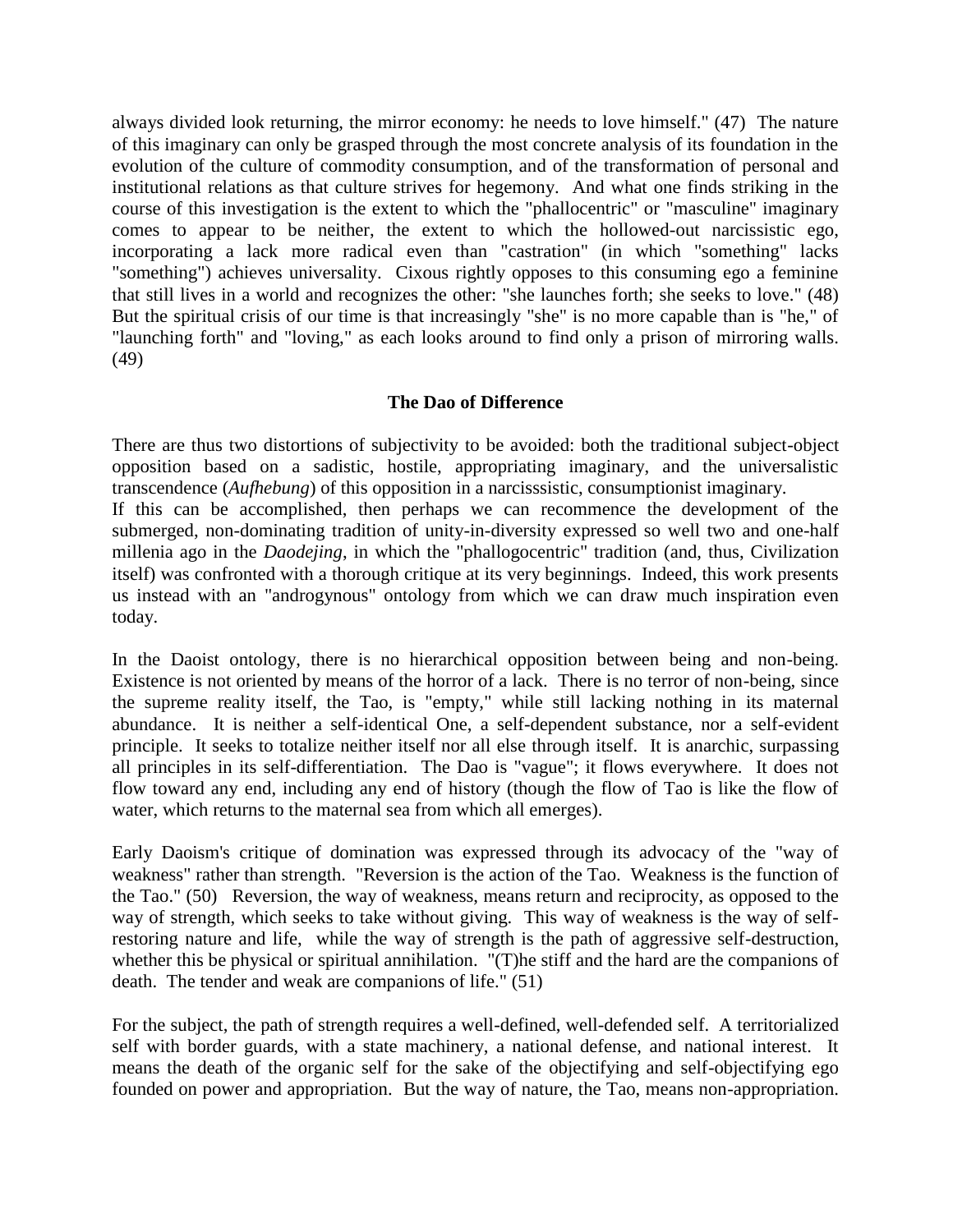The "non-action" of the Tao is non-egoistic, non-appropriating action. "It accomplishes its task, but does not claim credit for it." (52) The Tao produces "the ten thousand things," but "does not take possession of them." (53)

In short, the Tao is associated with powers of being and acting freed from their subjection to ends of domination and appropriation. In attempting to express the meaning of this way for humanity, the *Tao te Ching* could find no better image than that of the feminine. Civilization was beginning to follow a path of destruction founded on dominant social forms and forms of consciousness associated with the masculine. This was a "masculine" out of control, out of balance with its complement. Furthermore, it sought to deny the presence of its complement at its own core (failing to apprehend the universal interpenetration of opposites), thus creating within itself a lack.

The cure to this imbalance is seen in the rejection of hierarchical dualism, in which such "masculine" values as being, unity, identity, action, strength, and appropriation are associated with the good and their "feminine" opposites are despised. Instead, there must be a recognition of the relation of mutual dependence between being and non-being, unity and diversity, identity and difference, action and passion, strength and weaknesss, receiving and giving. "He who knows the male (active force) and keeps to the female (the passive force or receptive element)/ Becomes the ravine of the world." (54)

In no way is this an affirmation of the essential reality of these traditional oppositions. It is instead a ruthless ("inhumane") critique of our narrow cultural concepts. It is the application of the Taoist principle that "naming," or applying rigid, static categories destroys "the Uncarved Block," the unfolding of differentiated being. We must abstain from this murder of being, albeit at the painful cost of killing the self-identical ego, with its illusions of domination. To do this, the rejected "feminine" aspect of the self, and indeed, of all of nature, must be given recognition. In the authentically anarchic society proposed by Taoism, the other is discovered within the self.

### **Some Conclusions**

It has become clear over the course of the modern period that "equality" is an ideological concept, perpetuating in a mystified form elements of the system of domination. We should therefore be suspicious when confronted with a concept of "sexual equality." Simone de Beauvoir's socialist egalitarianism exemplifies well the manner in which this concept can be used to disguise the continuing presence of the dominating subjectivity of Civilization, and more specifically, the productivist subjectivity that the socialist tradition developed in dialectical opposition to modern capitalism.

In relation to this mystification, the concept of sexual difference retains a powerfully critical and liberatory dimension. Though the post-structural feminist critique has often lacked an adequate politics, it contains an implicit political dimension that must be developed. (55) By retrieving the repressed aspects of "the feminine" and "androgyny," it becomes possible to regenerate a subjectivity which is open to diversity and to the unfolding of being. Such a subjectivity will no longer be oriented by problematics of production and consumption, and the larger project of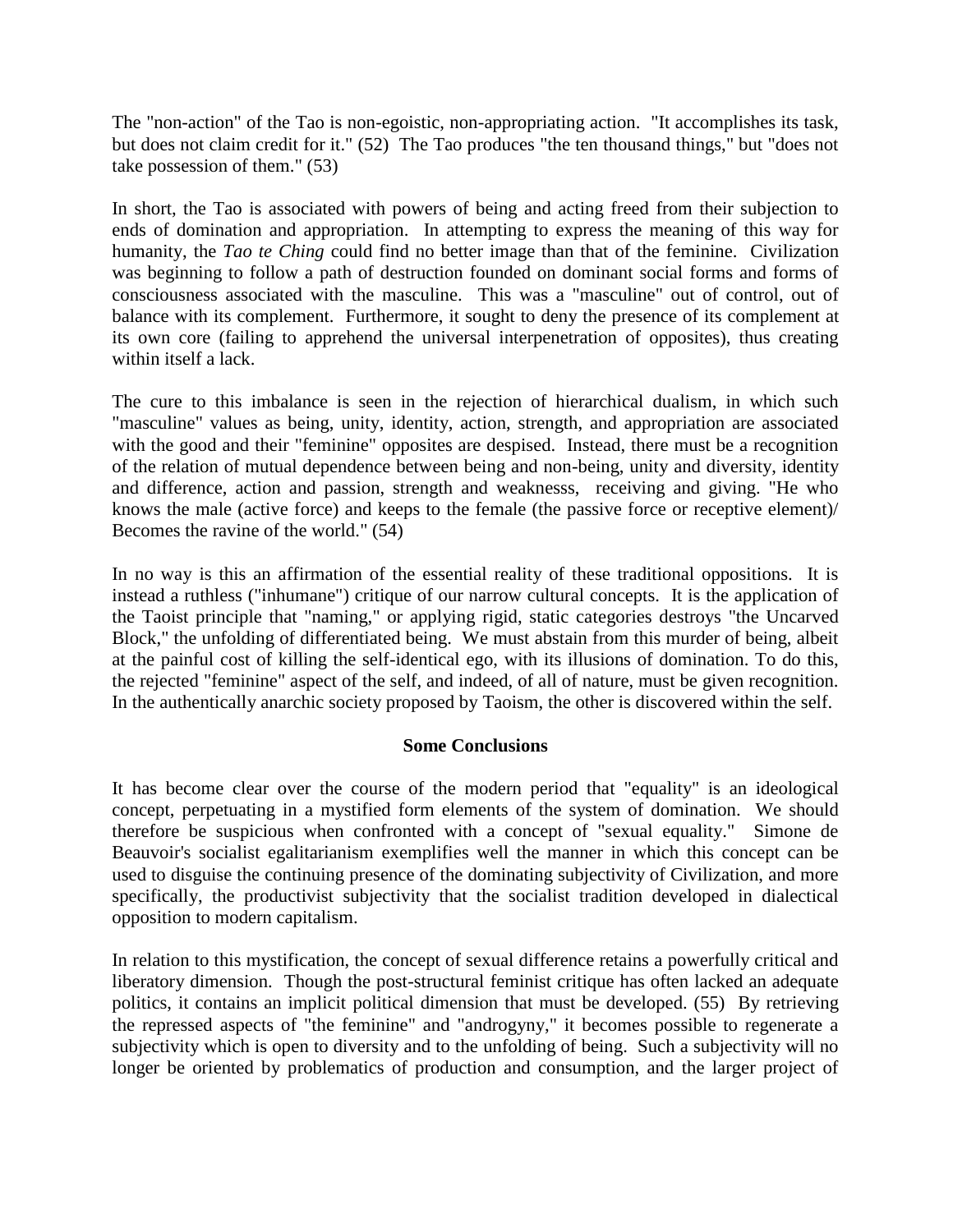appropriation that has plagued the history of Civilization. The pursuit of such a subjectivity is thus integral to both the critique of forms of domination and to the politics of liberation.

#### **Notes**

(1) Simone de Beauvoir, *The Second Sex* (New York: Random House, 1974), p. 160. (2) Ibid., p. 811. (3) Ibid. (4) Ibid., p. 807. (5) Ibid. (6) Ibid., pp. 807-808. (7) Ibid., p. 38. (8) Ibid., p. xvi. (9) Ibid., p. 813. (10) Ibid., p. xiii. (11) Ibid., p. xx. (12) Ibid., p. 38. (13) Ibid. (14) Jean Bethke Elshtain, *Public Man and Private Woman* (Princeton: Princeton Un. Press, 1981), p. 309. (15) De Beauvoir, p. 798. (16) Ibid., p. 799. (17) Ibid., p. 814. (18) Ibid. (19) Luce Irigaray, *This Sex Which Is Not One* (Ithaca, N.Y.: Cornell Un. Press, 1985), p. 74. (20) Ibid., p. 172. (21) Luce Irigaray, *Speculum of the Other Woman* (Ithaca, New York: Cornell Un. Press, 1985), p. 191. (22) Ibid. (23) Ibid., p. 195. (24) Irigaray, *This Sex Which Is Not One*, p. 195. (25) Ibid., p. 31. (26) Ibid. (27) Ibid (28) Irigaray, *Speculum of the Other Woman*, p. 191. In the French, there is no "leading," but rather "*recours*," perhaps implying a refuge, or, more primordially, a flowing back to a source. *Speculum de l'autre femme* (Paris: Editions de Minuit, 1974), p. 238. (29) Irigaray, *Speculum of the Other Woman,* p. 229. (30) Linda Godard, "Pour Une Nouvelle Lecture de la Question de la 'Femme': Essai à Partir de la Pensée de Jacques Derrida," in *Philosophiques*, vol. XII, no. 1, p. 162. (32) Irigaray, *This Sex Which Is Not One*, p. 24. (33) Ibid. (34) Though there is no one "woman" or "feminine" in Nietzsche's thinking. See Jacques Derrida, *Spurs/Eperons* (Chicago and London: University of Chicago Press, 1979), pp. 96-97, for the three "propositions" on woman.

(35) Friedrich Nietzsche, *The Gay Science* (New York: Random House, 1974), p. 124.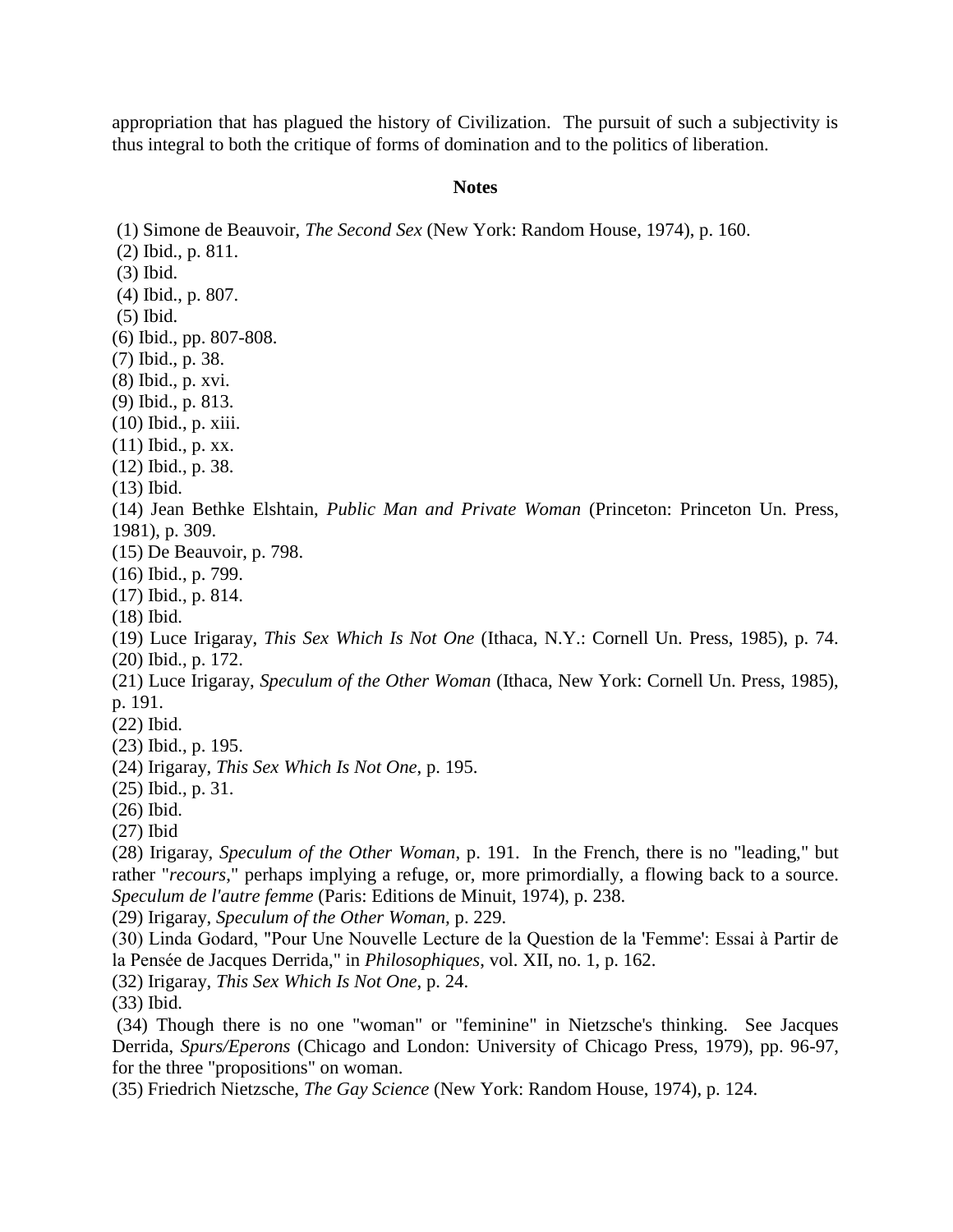(36) De Beauvoir, *The Second Sex*, p. 160.

(37) Quoted in Derrida, p. 47.

(38) Ibid, p. 49. The play and much of the force of the point is lost in the translation: "*ellememe*" can never be said, it being impossible to thus link the feminine and sameness.

(39) Ibid., p. 51.

(40) Ibid. As Derrida notes, Nietzsche's "anti-feminism" consisted of a rejection of the incorporation of woman into the masculine imaginary founded on lack, striving, and the appropriation of the object. Or, as Derrida formulates it, the desire of a woman "to lay claim to truth, science and objectivity in all their castrated delusions of virility." p. 65.

(41) Helene Cixous and Catherine Clément, *The Newly Born Woman* (Minneapolis: University of Minnesota Press, 1986), p. 79.

(42) Ibid., p. 78.

(43) Ibid., p. 83.

(44) Ibid., p. 85.

(45) Irigaray, *This Sex That Is Not One*, p. 26.

(46) Cixous and Clement, p. 87.

(47) Ibid., p. 94.

(48)Ibid.

(49) For more extensive discussion of the crisis of subjectivity in consumptionist society, see John P. Clark, "The Labyrinth of Power and the Hall of Mirrors" in *The Anarchist Moment: Reflections on Culture, Nature, and Power* (Montréal: Black Rose Books, 1984), pp. 229-250 and "Giant Economy Size Brother" in M. Hewitt and D. Roussopoulos, eds. *1984 and After*  (Montreal: Black Rose Books, 1984), pp. 38-65. Joel Kovel has correctly noted that the present discussion is inadequate without detailed articulation of "matters such as dependency, childhood, and most of all, the Mother, the warm, dark unsignifiable place from which we all come." (personal correspondence) I can recommend no better analysis of these matters than Kovel's magnificent work *The Age of Desire: Reflections of a Radical Psychoanalyst* (New York: Pantheon, 1981), which is unsurpassed in its treatment of the dialectic of institutions, ideology, and subjectivity in late capitalist society.

(50) Wing-Tsit Chan, *A Source Book In Chinese Philosophy* (Princeton: Princeton Un. Press, 1963), p.160. (Tao te Ching, ch. 40.

(51) Ibid., p. 174. (*Tao te Ching*, ch. 76)

(52) Ibid., p. 157. (*Tao te Ching*, ch. 34)

(53) Ibid., p. 163. (*Tao te Ching*, Ch. 51)

(54) Ibid., p. 154. (*Tao te Ching*, ch. 28)

(55) Critics of post-structuralist thought claim that it results merely in gleeful destruction of all meaning, and thus serves the system of domination by making impossible any constructive alternative. For example, Kenneth Asher, in "Deconstruction's Use and Abuse of Nietzsche," interprets it as a kind of perverse Nietzscheanism that ironically results in what Nietzsche himself saw as "passive nihilism." *Telos* 62, pp. 169-178. That post-structuralism should become a consumptionist ideology is inevitable in the society of mass consumption. What I am arguing here is that this "recuperation" does not negate the critical and liberatory dimensions of post-structuralist feminism. I believe that these dimensions could be most fully developed as a result of a creative dialogue between post-structuralist feminism and eco-feminism, the most widely emancipatory feminist tendency today. The far-reaching implications of eco-feminism are beyond the scope of the present discussion. See, for example, Ynestra King, "The Eco